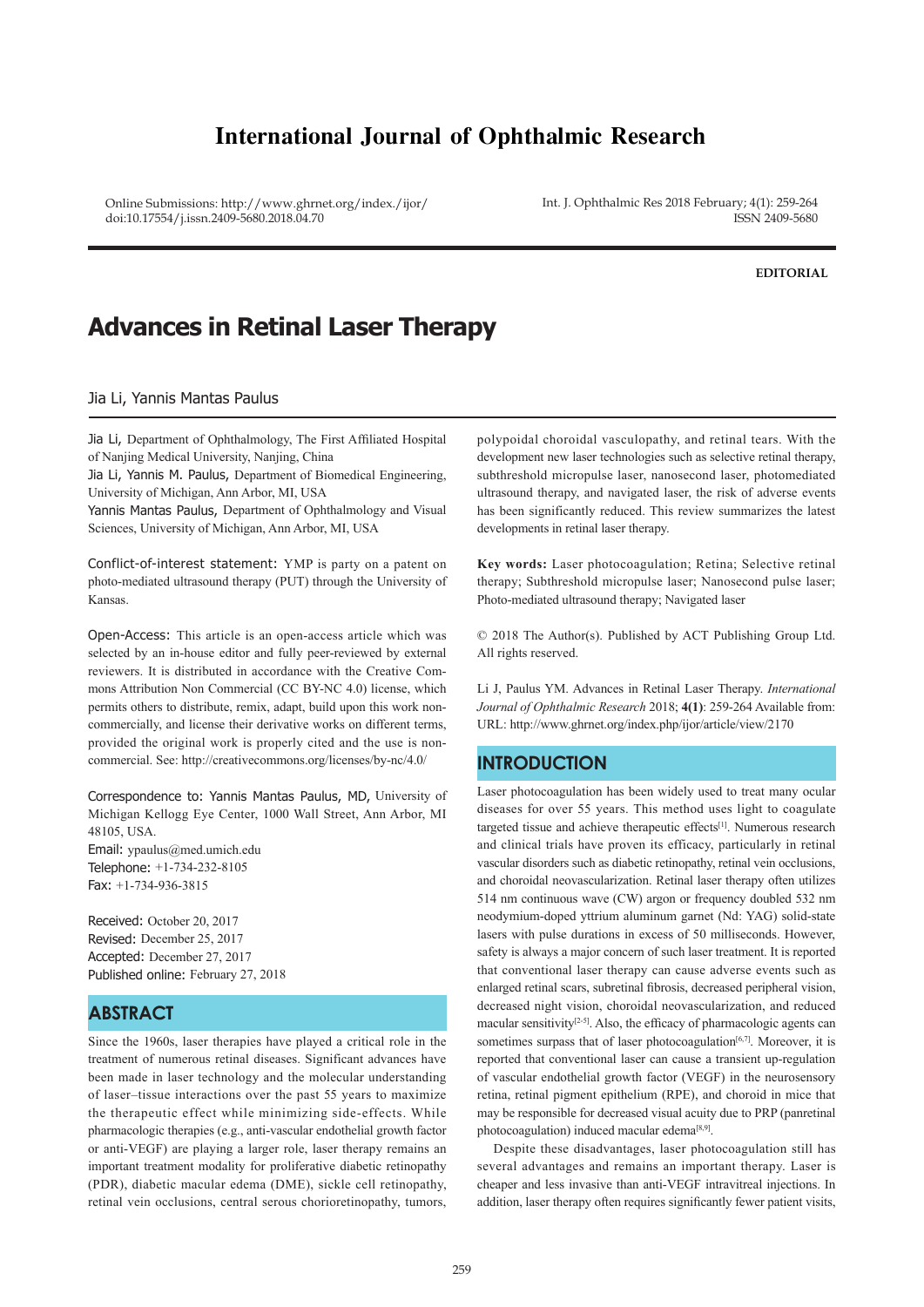which can be particularly important in resource limited settings and developing countries where patients and family members travel a day to see a physician and cannot do this every 4 weeks. Laser therapy does not have the potential systemic cardiovascular side-effects, such as stroke, along with local risks such as endophthalmitis, cataract, and retinal tear or detachment. Also, laser photocoagulation can still be an important choice when other treatments demonstrate minimal effect or as combination therapy. Furthermore, laser parameters such as wavelength, power, spot size, and pulse duration can be altered to reduce the side effects of laser and even improve the outcome. In order to achieve such goals, new technologies like subthreshold micropulse laser, nanosecond pulse duration laser, photo-mediated ultrasound therapy, and navigated laser have been developed recently. The aim of this review is to discuss these new technologies and future perspectives.

### **SELECTIVE RETINAL THERAPY**

Conventional retinal photocoagulation laser therapy is thought to induce its therapeutic effect by targeting metabolically active photoreceptors, thereby decreasing the hypoxic drive and VEGF production<sup>[10,11]</sup>. After photocoagulation, pigment-epithelium-derived factor (PEDF) is reported to be upregulated, which can inhibit retinal and choroidal neovascularization by inducing apoptosis in activated vascular endothelial cells<sup>[12]</sup>. Also, it is reported that after the RPE is destroyed by the absorbed heat, a wound healing process starts. Then, RPE cells proliferate and migrate into the lesion site $[13,14]$ . This process may provide a physical window through which oxygen may diffuse without being consumed by photoreceptors, thus increasing oxygen tension in the retina<sup>[15]</sup>.

 Selective retinal therapy (SRT) was described to limit the induced damage to RPE and thus eliminate or reduce the risk of laser-induced adverse events caused by thermal damage to the surrounding tissue, particularly the neurosensory retina<sup>[16]</sup>. By decreasing the pulse duration of the laser to the microsecond regime, thermal effects to photoreceptors are minimized and the effect is noted at the RPE. Histologic analysis reveals that the damage in SRT lesions is primarily limited to the retinal pigment epithelium (RPE). Transient changes are noted in the outer segments of the photoreceptors that likely reflect their interdigitations with the RPE, but there is no permanent damage to the neurosensory retina that is noted<sup>[17]</sup>.

 Despite of these advantages, SRT laser treatment still has certain limitations. One important limitation is the difficulty in determining the appropriate laser dose for each irradiation session because the lesion is invisible. Also, the melanin concentration varies approximately 50%, even within the same retina<sup>[18]</sup>. Since the core mechanism of SRT is microbubble formation, a realtime feedback measurement technique able to detect microbubbles is the most effective solution. Fortunately, techniques like optoacoustic (OA) and optical-feedback techniques (OFT) can assist with this situation<sup>[19]</sup>. OA is an non-invasive device able to determine the temperature rise in real-time during photocoagulation by repetitively exciting thermoelastic pressure with nanosecond probe laser pulses and has been demonstrated in small clinical trials<sup>[19]</sup>. A corresponding automatic control system called temperature controlled photocoagulation (TCP) was also successfully used in rabbits. It is reported that the TCP can facilitate uniform retinal lesions over a wide power range<sup>[20]</sup>. The OFT is also an automatic system that can detect backscattered light generated by microbubbles and stop irradiation when a certain threshold is reached<sup>[21]</sup>. It is demonstrated that SRT with OFT could selectively target the RPE without damaging the neurosensory retina<sup>[17]</sup>.

# **SUBTHRESHOLD MICROPULSE LASER**

Previously, investigators have reported effective treatment of diabetic macular edema with low-intensity laser therapy<sup>[22]</sup>. Later, a technology called subthreshold diode micropulse (SDM) photocoagulation was introduced that applied micropulse 810-nm diode laser. Small clinical studies have demonstrated that SDM is effective for the treatment of DME and proliferative diabetic retinopathy without causing any adverse treatment effects or complications[23-25]. In order to further reduce the adverse effects in the neurosensory retina, a new technique called subthreshold micropulse laser was introduced. This short duration laser can still change the metabolic activity and gene expression of the retinal pigment epithelium, which has also been demonstrated at the histologic level<sup>[26, 27]</sup>. Also, it has been reported that short pulse duration laser induces fewer inflammatory cytokines in the neurosensory retina compared with conventional pulse duration laser. The levels of VEGF, interleukin 6 (IL-6), regulated upon activation normal T-cell expressed and secreted (RANTES), and monocyte chemotactic protein 1 (MCP-1) is significantly upregulated after conventional laser treatment compared with short pulse laser, which may prevent macular edema caused by panretinal photocoagulation<sup>[28]</sup>. By decreasing the duty cycle of the laser, the laser energy is divided into numerous short repetitive pulses typically from 100 to 300 µs with 1700-1900 µs between each pulse in a total laser envelope of 200 to 300 milliseconds. As a result, the duty cycle of the laser can be decreased to as low as 5%-10% of the conventional laser so the tissue can have time to release the heat accumulated in each laser pulse. The effective laser energy can be as low as 10% of the threshold and thus caused no damage to neurosensory retina (Figure 1)<sup>[29,30]</sup>. However, the mechanism of RPE destruction is also completely different in this case. Roider's study demonstrated that microsecond pulses can induce intracellular microbubbles around the melanosomes, which leads to selective damage of RPE cells<sup>[31]</sup>.

 Subthreshold micropulse laser has been investigated in some small clinical trials in clinical applications including diabetic macular edema, branch retinal vein occlusion, and central serious chorioretinopathy (CSCR). It is reported that patients with diabetic macular edema can get equal or even better visual acuity as well as better preservation of electrophysiologic function after micropulse laser treatment compared with conventional laser therapy[30,32]. The same results can also be observed in other diseases. Patients with macular edema due to retinal vein occlusion got an improvement in both visual and anatomical outcomes, and patients suffering from CSCR observed a resolution of subretinal fluid<sup>[6,33]</sup>. During the follow-up period, the laser spot is barely recognizable even with fluorescein angiography or autofluorescence imaging.

# **NANOSECOND LASER**

The idea of micropulse laser motivated the development of nanosecond laser, which delivers approximately 0.2% of the energy per pulse compared with conventional laser. In this case, the duty cycle is even shorter. Brinkmann *et al* demonstrated that the mechanism of nanosecond laser induced RPE cell damage is the formation of transient microbubbles around melanosomes after the boiling temperature of the intracellular plasma, which is similar to micropulse laser<sup>[34]</sup>. A research comparing the energy needed by 3-nanosecond pulse laser and CW argon laser to cause RPE damage found that the killing threshold of 3-nanosecond laser is between 36 mJ/cm2 to 89 mJ/cm2 , while the CW laser is 10346 mJ/cm2[35]. Low level of laser energy can prevent thermal injury to surrounding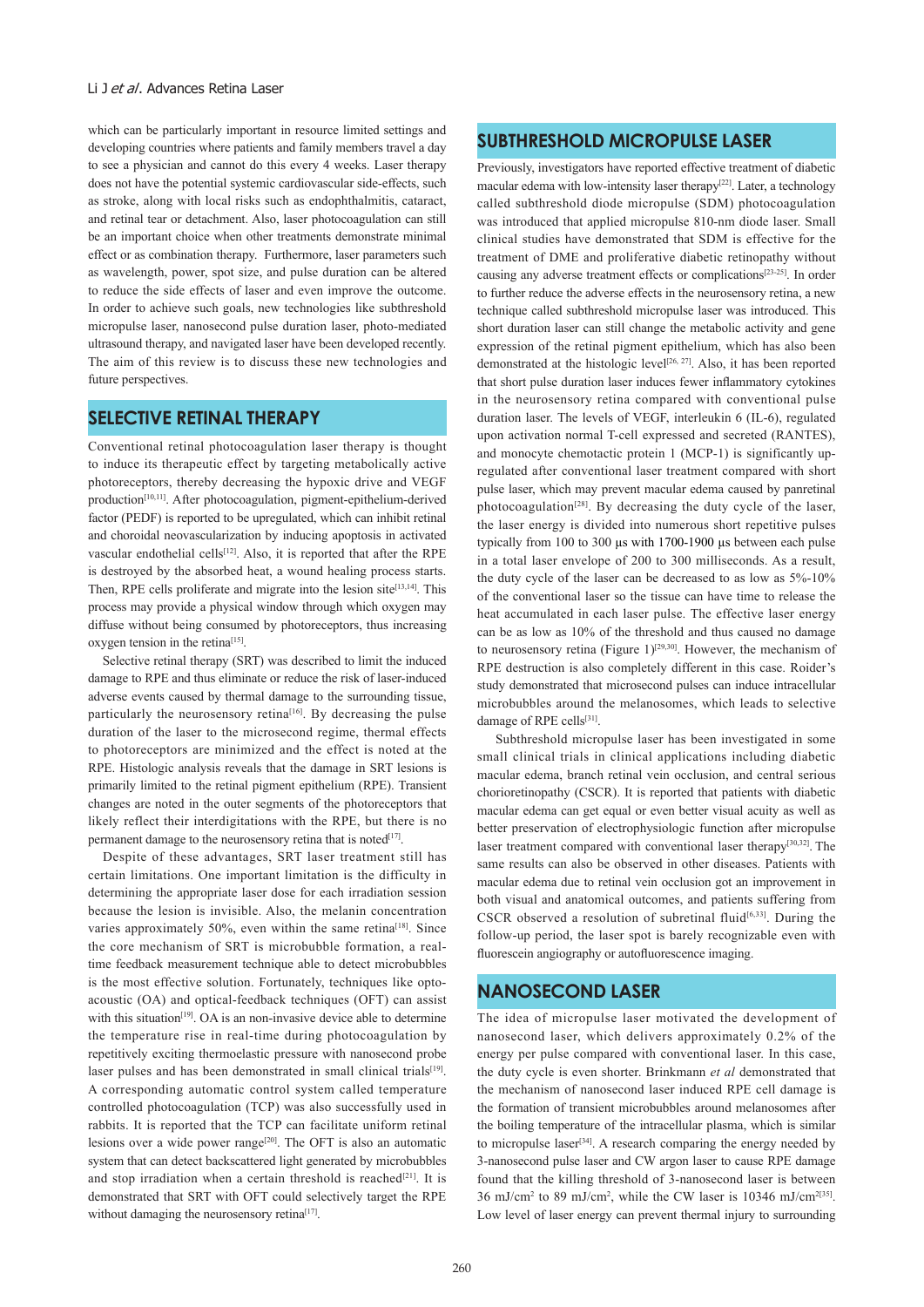tissue. Some pilot trials have demonstrated a favorable outcome of nanosecond laser therapy compared with conventional laser for treating diabetic macular edema[36]. Also, patients with age-related macular degeneration (ARMD) had a 44% reduction in drusen area in the treated eye and 22% in the fellow eye. However, visual acuity did not improve within the 12-months follow-up period (Figure 2) [37]. It has been demonstrated that nanosecond laser can restore the expression of MMP-2, MMP-3 (matrix metalloproteinases) as well as several extracellular matrix (ECM) genes, including collagen, laminin and components of elastic fibers, and several integrin subunits. This occurs not only in the treated eye, but also in the fellow eye. The increase in these proteins may improve attachment of the overlying RPE to Bruch's membrane (BM), inhibit the RPE detachment, and slow the atrophic process in ARMD<sup>[38]</sup>.

# **PHOTO-MEDIATED ULTRASOUND THERAPY (PUT)**

Recently, our group developed a novel, selective, non-invasive technique using synchronized ultrasound bursts and nanosecond laser irradiation called photo-mediated ultrasound therapy (PUT). With the help of HIFU (high-intensity focused ultrasound), the laser energy level can be further decreased. PUT takes advantage of the high native optical contrast among biological tissues and has been demonstrated to treat microvessels without causing collateral damage to the surrounding tissue<sup>[39]</sup>. By changing the wavelength of the laser beam, PUT can selectively target different tissue. The mechanism behind PUT is also microbubble formation. PUT has demonstrated significant promise in pre-clinical animal models including rabbits and has significant potential for clinical translation in the near future.

#### **NAVIGATED LASER TREATMENT**

Conventional laser, particularly panretinal laser photocoagulation, can take a long time and can be painful to patients and fatiguing to physicians. The introduction of pattern scanning laser systems such as PASCAL (Topcon Medical Laser Systems, Inc.; Tokyo, Japan) allow delivery of various predetermined laser spot patterns that significantly reduce treatment time and the patient's perception of pain. However, a reduction of pulse duration to 10-30ms is needed to deliver an array of laser spots within the eye fixation time[40-43]. This reduction in pulse duration results in burns of a decreased spot size and thus necessitates more treatment spots to be placed in an eye. The under-treatment due to insufficient laser treatment may be responsible for the decreased efficacy that has been reported in some clinical trials.

 Photography–based navigated laser photocoagulation with retinal eye tracking (NAVILAS; OD-OS GmbH, Berlin, Germany) has also been introduced. This system has the ability to decide the laser treatment spots with image guidance before treatment, and then the laser beam is precisely delivered to the predetermined treatment pattern with continuous monitoring o eye movement, which allows for a prolonged pulse duration. NAVILAS has been successfully used in both focal and panretinal treatment and also as a part of combined therapy[44-47]. With the help of such navigated technology, laser photocoagulation can be more accurate and effective but also less painful to patients<sup>[48]</sup>.

# **CONCLUSION**

l

Lasers play a critical role in the in the management of diseases of the vitreous, retina, and choroid. Retinal laser therapy has significantly





**Figure 1** (A) Fundus color photography of the barely visible mETDRS burn endpoint immediately after treatment. (B) Fundus color photography of an HD-SDM nonvisible endpoint immediately after treatment. From: Randomized Clinical Trial Evaluating mETDRS versus Normal or High-Density Micropulse Photocoagulation for Diabetic Macular Edema Invest. Ophthalmol. Vis. Sci.. 2011; 52(7): 4314-4323. doi:10.1167/iovs.10-6828

advanced for more than 55 years since it was first described in 1961. Improved understanding of laser–tissue interactions and more selective laser techniques have optimized clinical outcomes while reducing side effects and collateral tissue damage. Selective and shorter pulse duration retinal therapy can significantly reduce the laser energy required while optimizing the therapeutic effect on targeted tissue. The mechanism of some ultrashort pulse duration laser is microbubble formation, and thus other techniques such as HIFU can be used to enhance it and reduce the required laser energy further, such as with photo-mediated ultrasound therapy. With the development of these new technologies, retinal laser therapy has become more efficient and effective with less pain and adverse events. Continuing innovations in laser technology and progress in understanding laser-tissue interactions make us believe that laser therapy will continue to play a critical role in treating retinal disease for many years to come.

## **DISCLOSURES**

Funding was provided in part by the National Eye Institute Michigan Vision Clinician-Scientist Development Program 4K12EY022299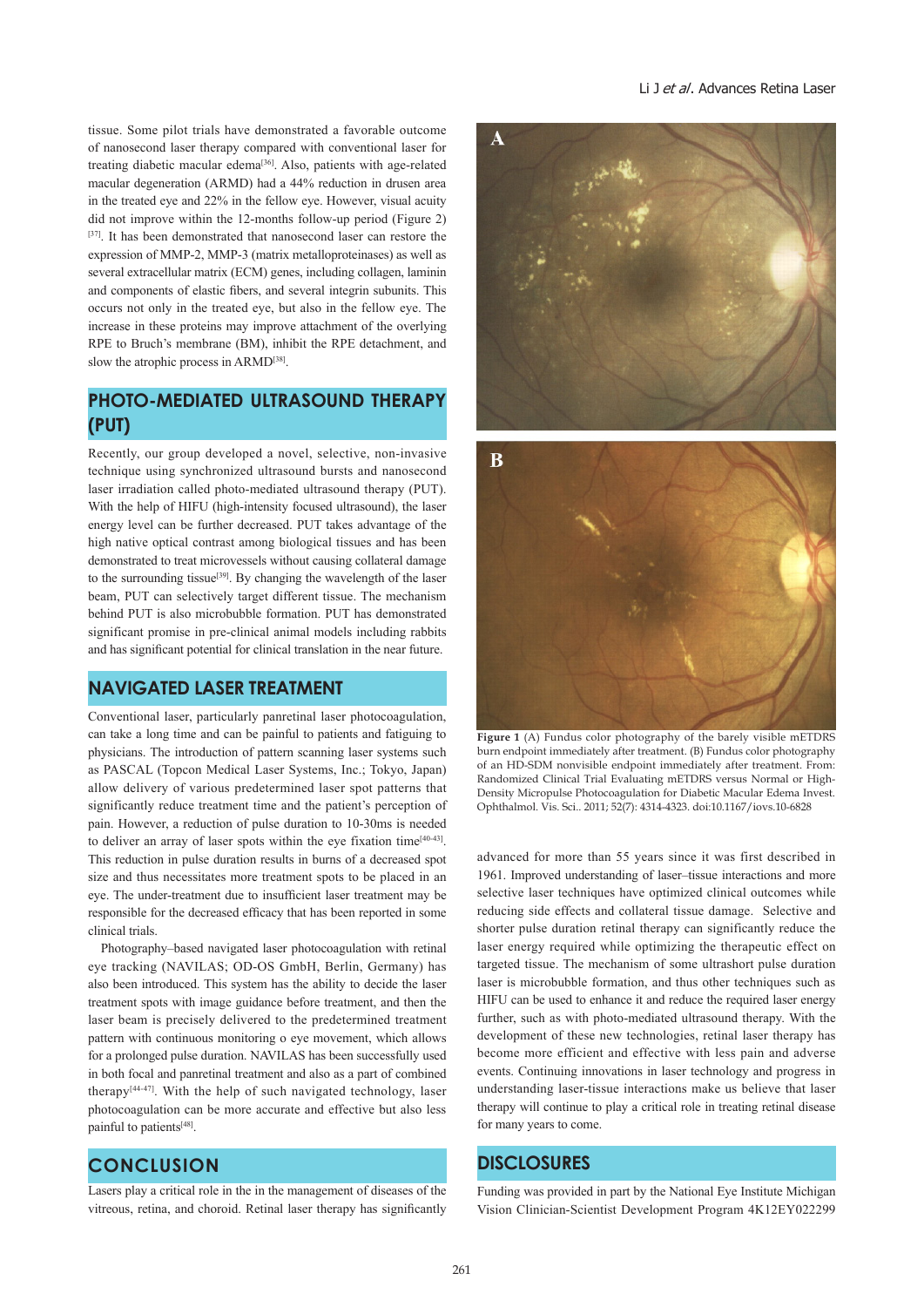

Figure 2. Pre-treatment (left side) and 12-month post-treatment (right side) physical and function changes in the treated eye (OD) in a 72-year-old participant using laser protocol 1. From top (a,b) retinal pigment epithelium (RPE) layer maps from spectral domain optical coherence tomography (OCT), (c,d) fundus photos, (e,f) auto-fluorescence (FAF) images, (g) visual acuity (VA) changes and (h) visual function changes at the points of worse visual sensitivity defect. Note the reduction in para-foveal drusen and hyper-fluorescence on the FAF image and the improvement in both VA and flicker sensitivity, especially at the worst location of the 3° ring. From: Clinical & Experimental Ophthalmology Volume 42, Issue 5, pages 466-479, 11 NOV 2013 DOI: 10.1111/ceo.12247 http://onlinelibrary.wiley.com/doi/10.1111/ceo.12247/full#ceo12247-fig-0005.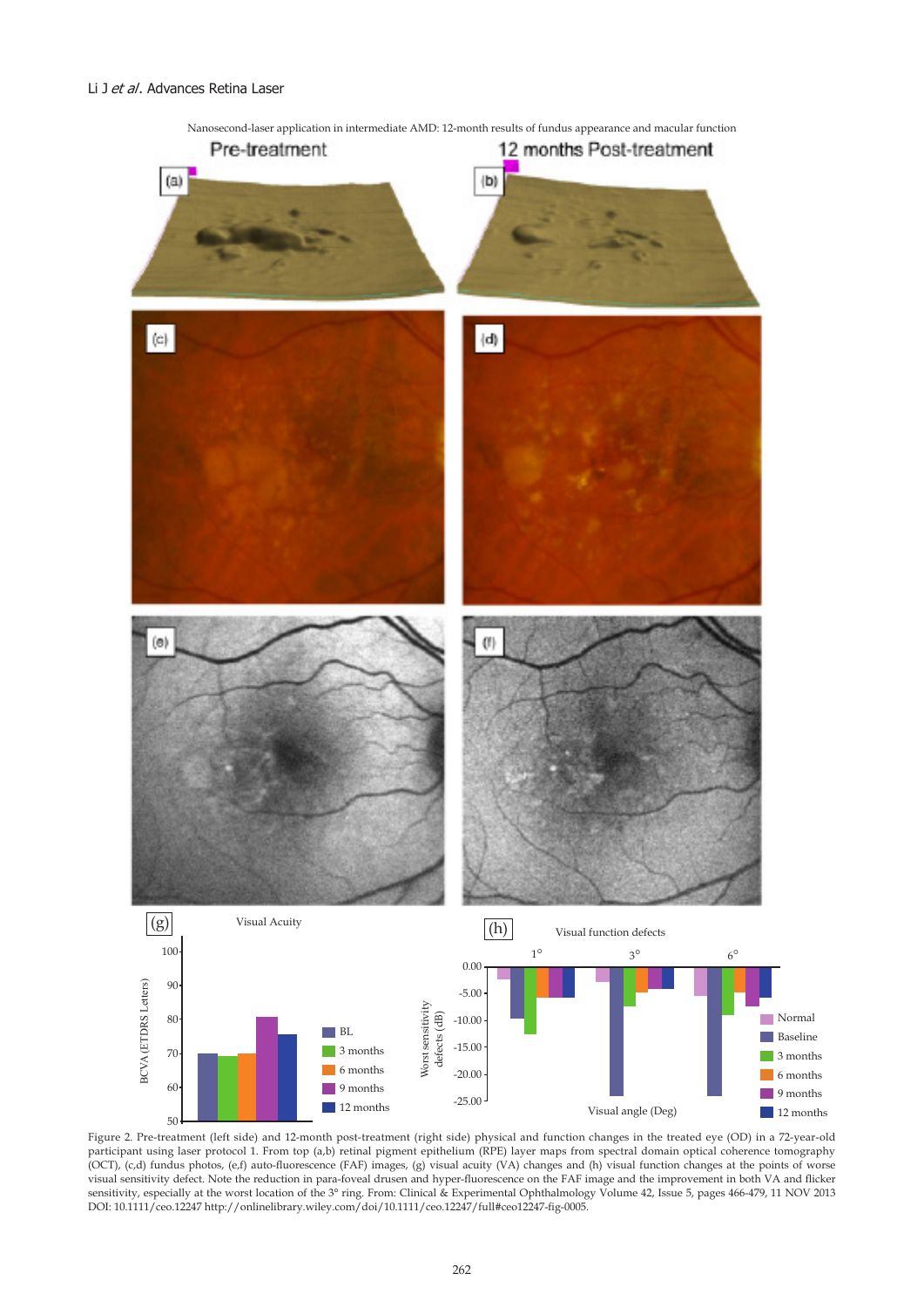(YMP). YMP is party on a patent on photo-mediated ultrasound therapy (PUT) through the University of Kansas. All research was performed in accordance with the Declaration of Helsinki and all local, regional, and national law.

# **REFERENCES**

- 1. Meyer-Schwickerath G. [Light coagulation; a method for treatment and prevention of the retinal detachment]. *Albrecht Von Graefes Arch Ophthalmol* 1954; **156**(1): 2-34. [PMID: 14349833]
- 2. Schatz H, Madeira D, McDonald HR, Johnson RN. Progressive enlargement of laser scars following grid laser photocoagulation for diffuse diabetic macular edema. *Arch Ophthalmol* 1991; **109**(11): 1549-51. [PMID: 1755735]
- 3. Hudson C, Flanagan JG, Turner GS, Chen HC, Young LB, McLeod D. Correlation of a scanning laser derived oedema index and visual function following grid laser treatment for diabetic macular oedema. *Br J Ophthalmol* 2003; **87**(4): 455-61. [PMID: 12642310]; [PMCID: PMC1771618]
- 4. Guyer DR, D'Amico DJ, Smith CW. Subretinal fibrosis after laser photocoagulation for diabetic macular edema. *Am J Ophthalmol* 1992; **113**(6): 652-6. [PMID: 1376019]
- 5. Lewis H, Schachat AP, Haimann MH, Haller JA, Quinlan P, von Fricken MA, Fine SL, Murphy RP. Choroidal neovascularization after laser photocoagulation for diabetic macular edema. *Ophthalmology* 1990; **97**(4): 503-10; discussion 510-1. [PMID: 1691477]
- Parodi MB, Iacono P, Bandello F. Subthreshold grid laser versus intravitreal bevacizumab as second-line therapy for macular edema in branch retinal vein occlusion recurring after conventional grid laser treatment. *Graefes Arch Clin Exp Ophthalmol* 2015; **253**(10): 1647-51. [PMID: 25382074]; [DOI: 10.1007/s00417- 014-2845-6]. Epub 2014 Nov 11.
- 7. Beaulieu WT, Bressler NM, Melia M, Owsley C, Mein CE, Gross JG, Jampol LM, Glassman AR; Diabetic Retinopathy Clinical Research Network. Panretinal Photocoagulation Versus Ranibizumab for Proliferative Diabetic Retinopathy: Patient-Centered Outcomes From a Randomized Clinical Trial. *Am J Ophthalmol* 2016; **170**: 206-213. [PMID: 27523491]; [PMCID: PMC5215763]; [DOI: 10.1016/j.ajo.2016.08.008]. Epub 2016 Aug 12.
- 8. Shimura M, Yasuda K, Nakazawa T, Kano T, Ohta S, Tamai M. Quantifying alterations of macular thickness before and after panretinal photocoagulation in patients with severe diabetic retinopathy and good vision. *Ophthalmology* 2003; **110**(12): 2386-94. [PMID: 14644723]; [DOI: 10.1016/j.ophtha.2003.05.008]
- 9. Shimura M, Yasuda K, Nakazawa T, Tamai M. Visual dysfunction after panretinal photocoagulation in patients with severe diabetic retinopathy and good vision. *Am J Ophthalmol* 2005; **140**(1): 8-15. [PMID: 15939392]; [DOI: 10.1016/j.ajo.2005.02.029]
- 10. Ogata N, Tombran-Tink J, Jo N, Mrazek D, Matsumura M. Upregulation of pigment epithelium-derived factor after laser photocoagulation. *Am J Ophthalmol* 2001; **132**(3): 427-9. [PMID: 11530069]
- 11. Hattenbach LO, Beck KF, Pfeilschifter J, Koch F, Ohrloff C, Schacke W. Pigment-epithelium-derived factor is upregulated in photocoagulated human retinal pigment epithelial cells. *Ophthalmic Res* 2005; **37**(6): 341-6. [PMID: 16158012 DOI: 10.1159/000088263]. Epub 2005 Sep 12.
- 12. Mori K, Duh E, Gehlbach P, Ando A, Takahashi K, Pearlman J, Mori K, Yang HS, Zack DJ, Ettyreddy D, Brough DE, Wei LL, Campochiaro PA. Pigment epithelium-derived factor inhibits retinal and choroidal neovascularization. *J Cell Physiol* 2001; **188**(2): 253-63. [PMID: 11424092]; [DOI: 10.1002/jcp.1114]
- 13. Marshall J. Thermal and mechanical mechanisms in laser damage to the retina. *Invest Ophthalmol* 1970; **9**(2): 97-115. [PMID: 5415018]
- 14. Marshall J, Hamilton AM, Bird AC. Histopathology of ruby and

argon laser lesions in monkey and human retina. A comparative study. *Br J Ophthalmol* 1975; 59(11): 610-30. [PMID: 812546]; [PMCID: PMC1017425]

- 15. Stefansson E, Novack RL, Hatchell DL. Vitrectomy prevents retinal hypoxia in branch retinal vein occlusion. *Invest Ophthalmol Vis Sci* 1990; 31(2): 284-9. [PMID: 2303330]
- 16. Kim HD, Jang SY, Lee SH, Kim YS, Ohn YH, Brinkmann R, Park TK. Retinal Pigment Epithelium Responses to Selective Retina Therapy in Mouse Eyes. *Invest Ophthalmol Vis Sci* 2016; **57**(7): 3486-95. [PMID: 27367516]; [DOI: 10.1167/iovs.16-19508]
- 17. Yang JH, Yu SY, Kim TG, Kim ES, Kwak HW. Morphologic changes in the retina after selective retina therapy. *Graefes Arch Clin Exp Ophthalmol* 2016; **254**(6): 1099-109. [PMID: 27086725]; [DOI: 10.1007/s00417-016-3331-0]. Epub 2016 Apr 18.
- 18. Schmidt SY, Peisch RD. Melanin concentration in normal human retinal pigment epithelium. Regional variation and age-related reduction. *Invest Ophthalmol Vis Sci* 1986; **27**(7): 1063-7. [PMID: 3721785]
- 19. Brinkmann R, Koinzer S, Schlott K, Ptaszynski L, Bever M, Baade A, Luft S, Miura Y, Roider J, Birngruber R. Real-time temperature determination during retinal photocoagulation on patients. *J Biomed Opt* 2012; **17**(6): 061219. [PMID: 22734749]; [DOI: 10.1117/1.JBO.17.6.061219]
- 20. Koinzer S, Schlott K, Ptaszynski L, Bever M, Kleemann S, Saeger M, Baade A, Caliebe A, Miura Y, Birngruber R, Brinkmann R, Roider J. Temperature-controlled retinal photocoagulation--a step toward automated laser treatment. *Invest Ophthalmol Vis Sci* 2012; **53**(7): 3605-14. [PMID: 22562514]; [DOI: 10.1167/iovs.11-8588.
- 21. Park YG, Seifert E, Roh YJ, Theisen-Kunde D, Kang S, Brinkmann R. Tissue response of selective retina therapy by means of a feedback-controlled energy ramping mode. *Clin Exp Ophthalmol* 2014; **42**(9): 846-55. [PMID: 24698550]; [DOI: 10.1111/ ceo.12342]. Epub 2014 May 13.
- 22. Friberg TR, Karatza EC. The treatment of macular disease using a micropulsed and continuous wave 810-nm diode laser. *Ophthalmology* 1997; **104**(12): 2030-8. [PMID: 9400762]
- 23. Luttrull JK, Musch DC, Mainster MA. Subthreshold diode micropulse photocoagulation for the treatment of clinically significant diabetic macular oedema. *Br J Ophthalmol* 2005; **89**(1): 74-80. [PMID: 15615751]; [PMCID: PMC1772486]; [DOI: 10.1136/ bjo.2004.051540]
- 24. Luttrull JK, Spink CJ. Serial optical coherence tomography of subthreshold diode laser micropulse photocoagulation for diabetic macular edema. *Ophthalmic Surg Lasers Imaging* 2006; **37**(5): 370-7. [PMID: 17017196]
- 25. Luttrull JK, Musch DC, Spink CA. Subthreshold diode micropulse panretinal photocoagulation for proliferative diabetic retinopathy. *Eye (Lond)* 2008; **22**(5): 607-12. [PMID: 17293791]; [DOI: 10.1038/sj.eye.6702725]
- 26. Flaxel C, Bradle J, Acott T, Samples JR. Retinal pigment epithelium produces matrix metalloproteinases after laser treatment. *Retina* 2007; 27(5): 629-34. [PMID: 17558327]; [DOI: 10.1097/01. iae.0000249561.02567.fd]
- 27. Yu AK, Merrill KD, Truong SN, Forward KM, Morse LS, Telander DG. The comparative histologic effects of subthreshold 532- and 810-nm diode micropulse laser on the retina. *Invest Ophthalmol Vis Sci* 2013; **54**(3): 2216-24. [PMID: 23439599]; [DOI: 10.1167/iovs.12-11382]
- 28. Ito A, Hirano Y, Nozaki M, Ashikari M, Sugitani K, Ogura Y. Short pulse laser induces less inflammatory cytokines in the murine retina after laser photocoagulation. *Ophthalmic Res* 2015; **53**(2): 65-73. [PMID: 25572382]; [DOI: 10.1159/000366520]. Epub 2015 Jan 7.
- 29. Kozak I, Luttrull JK. Modern retinal laser therapy. *Saudi J Ophthalmol* 2015; **29**(2): 137-46. [PMID: 25892934]; [PMCID: PMC4398802]; [DOI: 10.1016/j.sjopt.2014.09.001]. Epub 2014